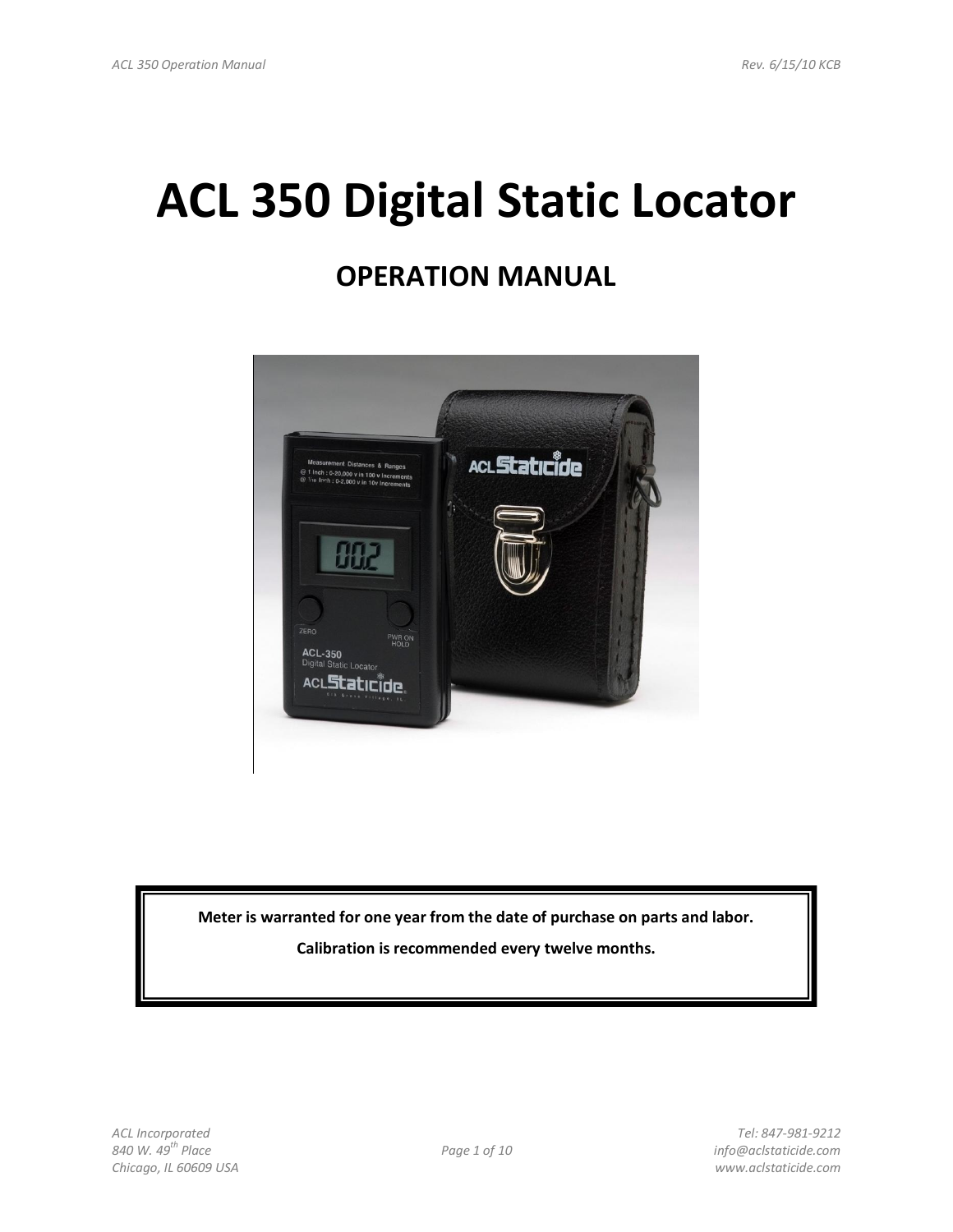#### **INTRODUCTION**

The ACL 350 Digital Static Locator is a non-contact meter that indicates electrostatic field voltage and polarity on charged surfaces. This easy-to-use instrument comes equipped with a "Power On/Hold" button, a "Zero" button and a unique retractable one-inch spacer. The meter automatically shuts off after approximately 90 seconds. The unit's grounding path is through its conductive case, so there is often no need to wear a grounded wrist strap during normal operations. The easy-to-read 3-1/2 digit LCD automatically updates three times per second. Measurements are dependent upon the distance between the meter and the object being measured.



The accuracy of the ACL 350 is dependent upon three factors:

- 1. The instrument must be properly grounded and zeroed.
- 2. The distance from the front edge of the case to the target or surface under examination must be accurate and stable.
- 3. The target must be large relative to the measurement distance. The target should be at least 5" x 5" for true accuracy at 1".

#### **OPERATION**

#### STANDARD OPERATION

- 1. While holding the ACL 350 in one hand, discharge your body by touching a grounded conductive object.
	- a. The operator may wear a grounded wrist strap or place a grounded wrist strap cuff around the instrument case beneath the display and operating buttons.
	- b. The case of the instrument is conductive and is the reference for measurement.
- 

- 2. Press the POWER ON/HOLD button and release
- 3. Face the static locator away from charged objects and press and release the ZERO button twice. Note that the display indicates 00.0 volts. Due to the tolerance and sensitivity of the sensor, the value may drift by 0.1 or 0.2. The sensor can pick up "noise" from fluorescent lights, electronics, and air movement.
- 4. Point the sensor plate toward the target and move to a point one inch from the surface to be measured. Thus, there should be a one-inch space between the front sensing end of the case and the target.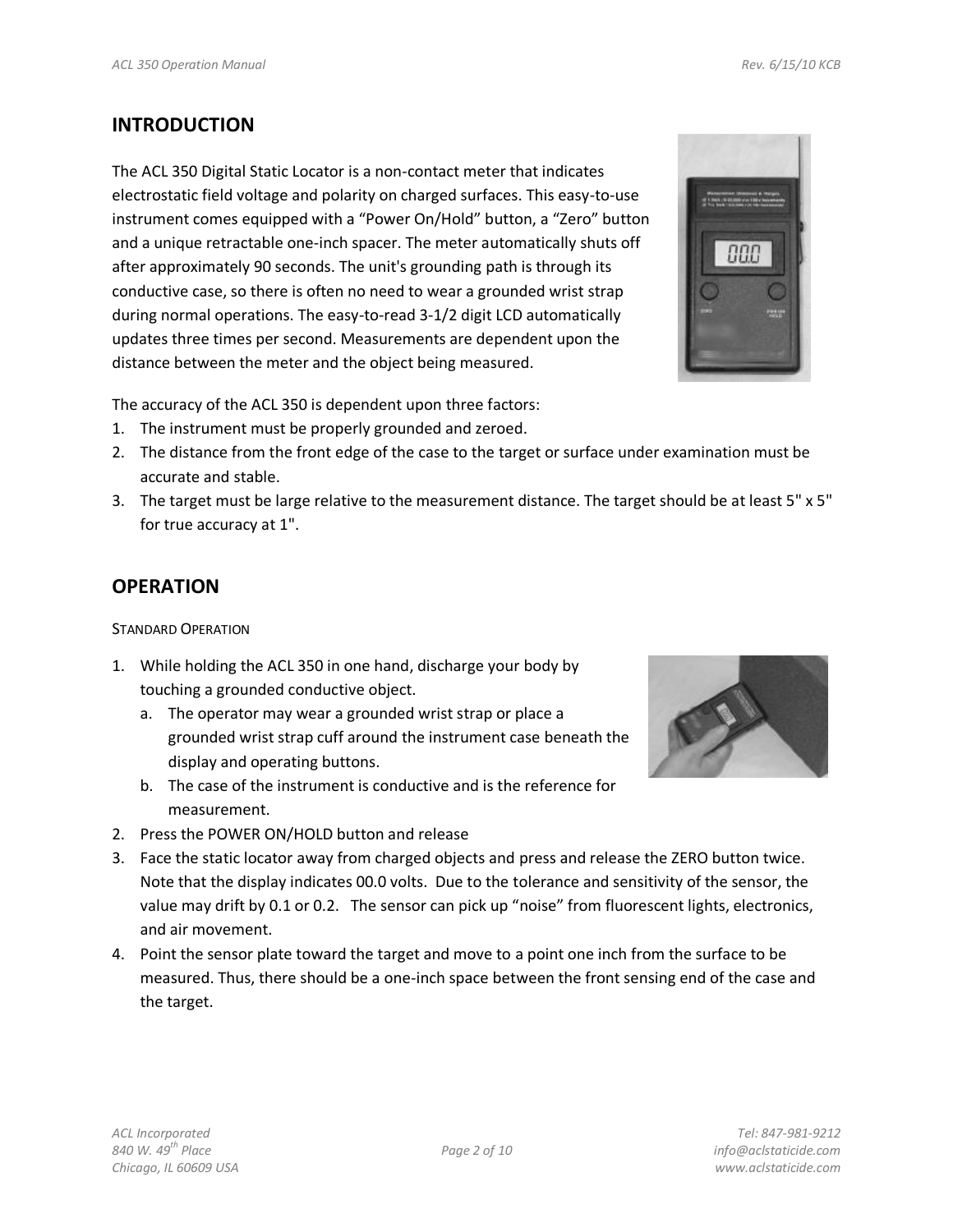- a. Note the meter reading.
- b. To hold the reading, press and hold the PWR ON/HOLD button.
- c. A source with a negative polarity will show a minus (-) sign in the display. A positive source will display no sign.

**NOTE:** As you approach the target, if the indicated field strength begins to exceed 20kV at a distance greater than 1", **STOP!** This implies that the target voltage may be high enough to create an arc. Proceed with caution.



- 5. Repeat the procedure outlined above for additional measurements.
- 6. The instrument will automatically shut off after approximately 90 seconds from the time the PWR ON/HOLD button was last activated.

BASIC OPERATION WHILE USING THE ONE-INCH RETRACTABLE SPACER

The retractable spacer is provided to conveniently define the measurement space between the front sensing end of the instrument case and the measurement target. The spacer is made of a low chargegenerating, somewhat insulative material. It is designed to avoid discharging the measurement target surface if touched by the spacer, and minimize influence of the electrostatic field measurement.

- 1. While holding the ACL 350 in one hand, discharge your body by touching a grounded conductive object.
	- a. The operator may wear a grounded wrist strap or place a grounded wrist strap cuff around the instrument case beneath the display and operating buttons.
	- b. The case of the instrument is conductive and is the reference for measurement.
- 2. Press the POWER ON/HOLD button and release.
- 3. Face the static locator away from charged objects and press and release the ZERO button twice. Note that the display indicates 00.0 volts.
- 4. Rotate the one-inch spacer  $180^\circ$  from its storage configuration, such that it extends beyond the front sensing end of the case and is on a parallel plane with the case.
- 5. If the display indicates a measurement other than 00.0, repeat the ZERO procedure above. This will compensate for any small charge on the spacer.
- 6. Point the sensor plate toward the target and move to a point one inch from the surface to be measured such that the spacer is virtually in contact with the target material. At this point, there is a one-inch space between the front sensing end of the case and the target.



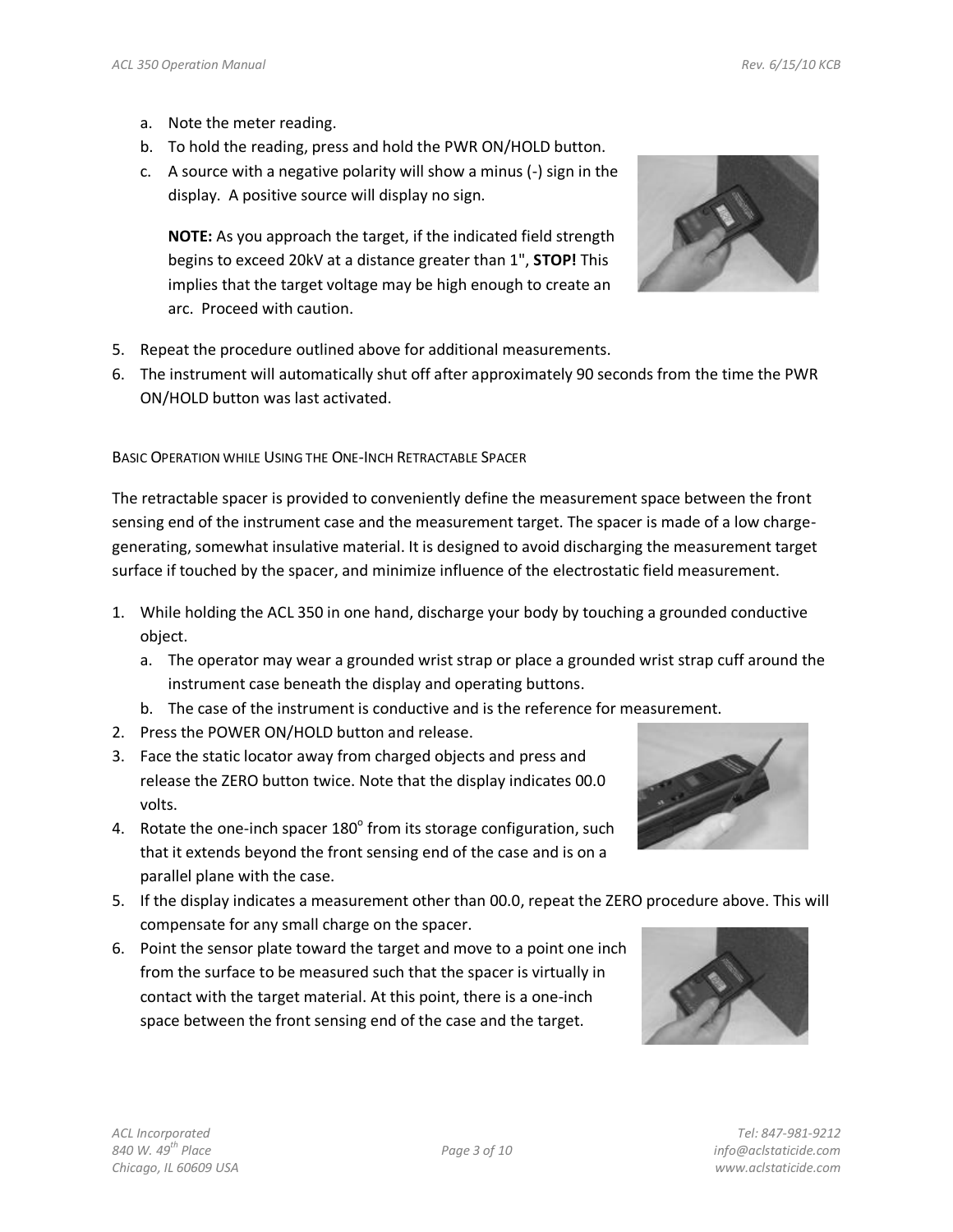- a. Note the meter reading.
- b. To hold the reading, press and hold the PWR ON/HOLD button.
- c. A source with a negative polarity will show a minus (-) sign in the display. A positive source will display no sign.

**NOTE:** As you approach the target, if the indicated field strength begins to exceed 20kV at a distance greater than 1", **STOP!** This implies that the target voltage may be high enough to create an arc. Proceed with caution.



- 7. Repeat the procedure outlined above for additional measurements.
- 8. The instrument will automatically shut off after approximately 90 seconds from the time the PWR ON/HOLD button was last activated.
- 9. To retract the spacer, rotate it 180° until it rests parallel to the case with its point toward the battery compartment.

OPERATION WHILE USING THE ONE-INCH SPACER AS A DISTANCE REFERENCE

In some cases, you may wish to use the spacer to estimate the one-inch distance from a measurement target surface, but make the measurement without the presence of the spacer to minimize its influence on measurement accuracy.

- 1. While holding the ACL 350 in one hand, discharge your body by touching a grounded conductive object.
	- a. The operator may wear a grounded wrist strap or place a grounded wrist strap cuff around the instrument case beneath the display and operating buttons.
	- b. The case of the instrument is conductive and is the reference for measurement.
- 2. Press the POWER ON/HOLD button and release
- 3. Face the static locator away from charged objects and press and release the ZERO button twice. Note that the display indicates 00.0 volts.
- 4. Rotate the one-inch spacer  $180^{\circ}$  from its storage configuration such that it extends beyond the front sensing end of the case, and is on a parallel plane with the case.

If the display changes when the spacer is deployed, do not re-ZERO the instrument.

5. Point the sensor plate toward the target and move to a point one inch from the surface to be measured such that the spacer is virtually in contact with the target material.

Carefully retract the spacer without moving the instrument away or towards the measurement target surface.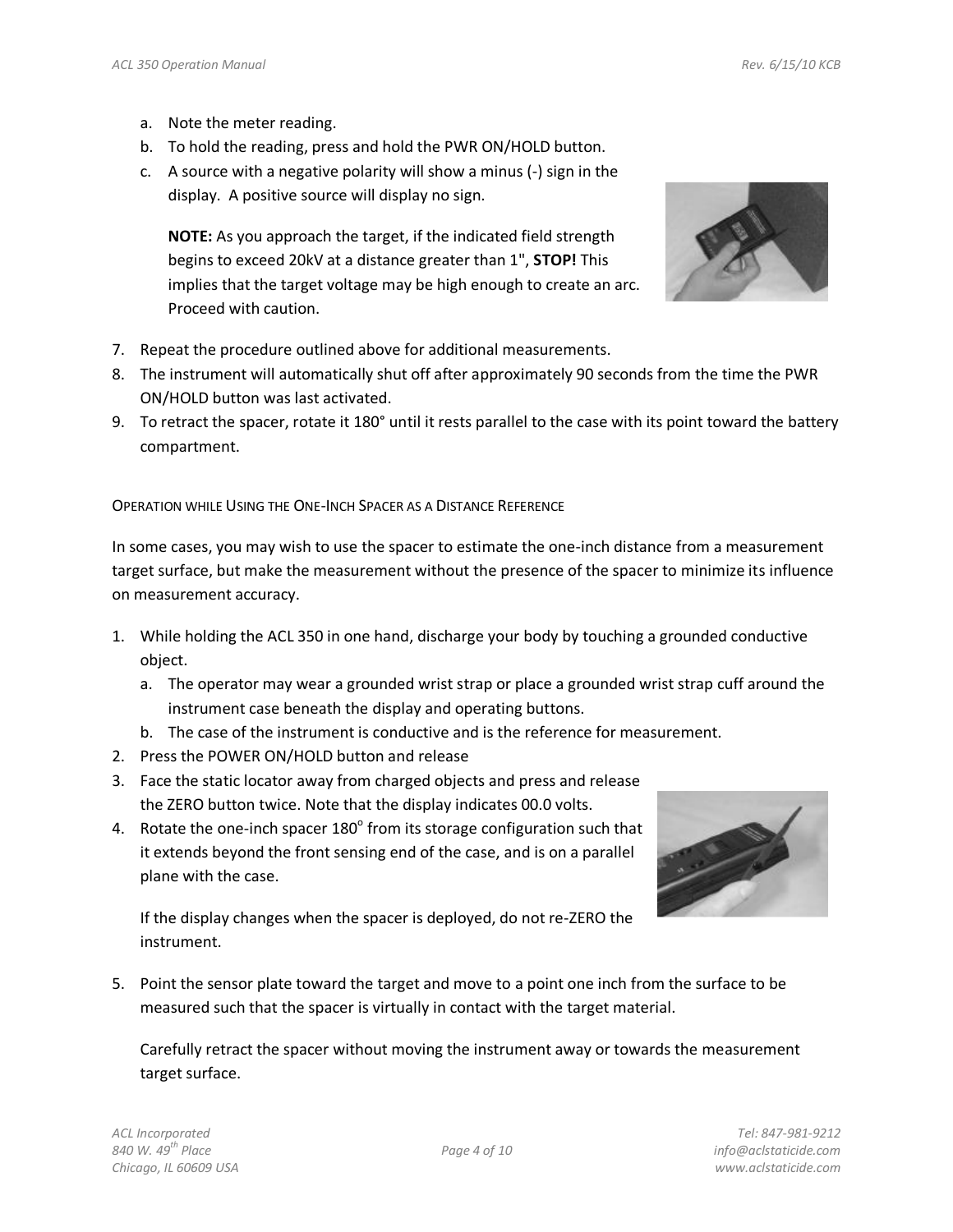At this point, there is approximately one inch space between the front sensing end of the case and the target.

- a. Note the meter reading.
- b. To hold the reading, press and hold the PWR ON/HOLD button.
- c. A source with a negative polarity will show a minus (-) sign in the display. A positive source will display no sign.

**NOTE:** As you approach the target, if the indicated field strength begins to exceed 20kV at a distance greater than 1", **STOP!** This implies that the target voltage may be high enough to create an arc. Proceed with caution.

- 6. Repeat the procedure outlined above for additional measurements.
- 7. The instrument will automatically shut off after approximately 90 seconds from the time the PWR ON/HOLD button was last activated

### **BATTERY REPLACEMENT**

Power is supplied by a standard 9-volt "transistor" battery. Replace the battery when the "BAT" indicator appears on the LCD for more than an instant or at least once a year. (NOTE: Dead battery voltage is approximately 7.2 volts.)

- 1. Unit should be off when replacing battery.
- 2. Remove the cover from the back of the meter.
- 3. Remove the battery from its compartment and disconnect it from the power terminals.
- 4. Connect a new battery to the power terminals and place it inside of the battery compartment.



**Do not over force the cover on.** If the cover does not shut easily, remove the battery and reinsert for a better fit. Make sure wires do not hamper the closing of the battery cover.

6. The meter is now ready for use.

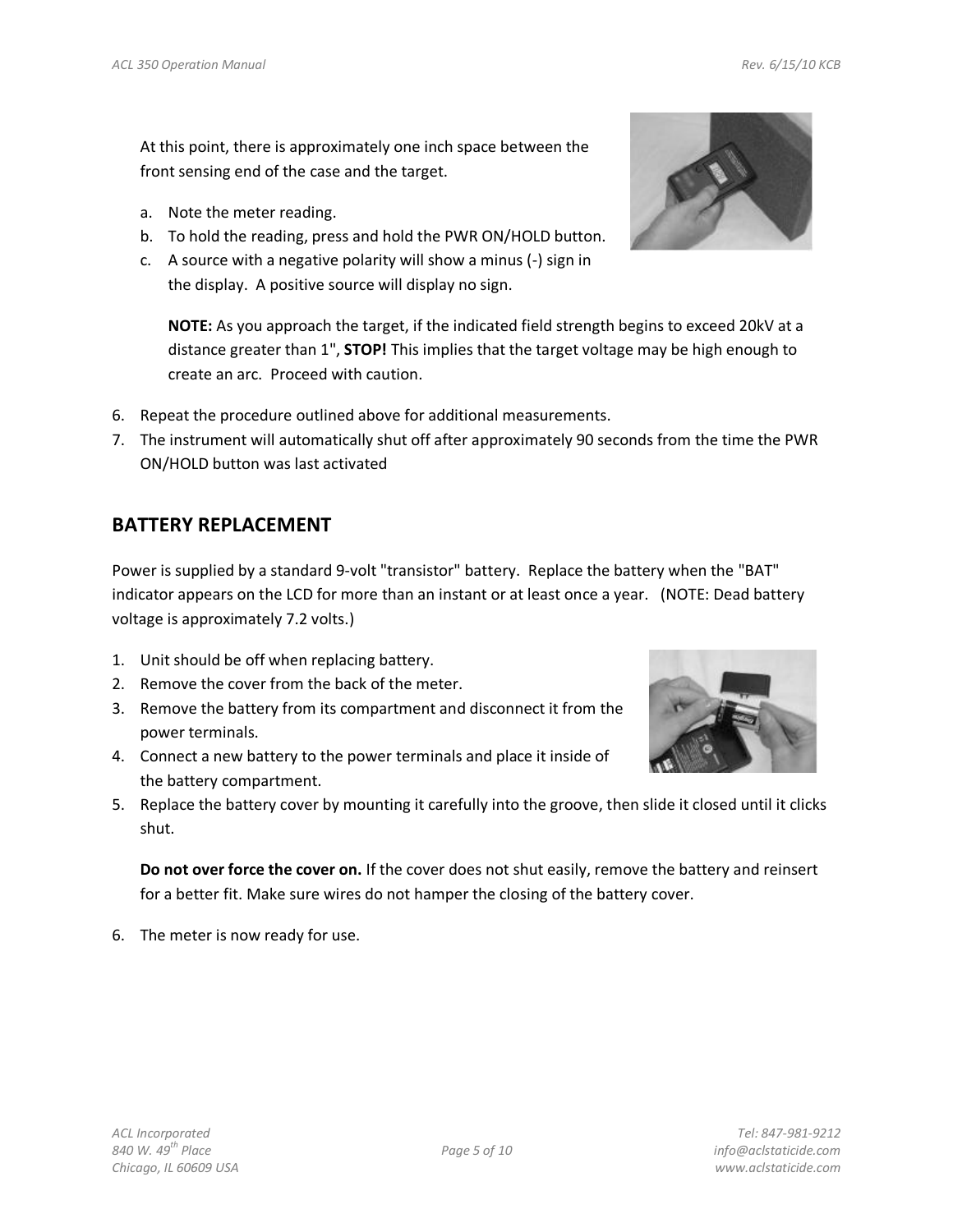### **CLEANING**

If excessive drift is noted, the surface of the sensing electrode may require cleaning:

- 1. Wipe the electrode surface with a soft, low-lint cloth dampened with alcohol.
- 2. Allow to dry thoroughly before use.
- 3. Remove dust or dirt from case or display using a soft, low-lint cloth.



### **PRECAUTIONS**

The following safety precautions must be observed to ensure maximum personal safety during the operation of this meter.

- 1. DO NOT use the meter if the meter looks damaged, or if you suspect that the meter is not operating properly.
- 2. DO NOT touch the front sensing head while operating this meter.
- 3. Measuring voltage which exceeds the limits of this meter may damage the meter and expose the operator to a shock hazard. Always recognize the meter voltage limits as stated.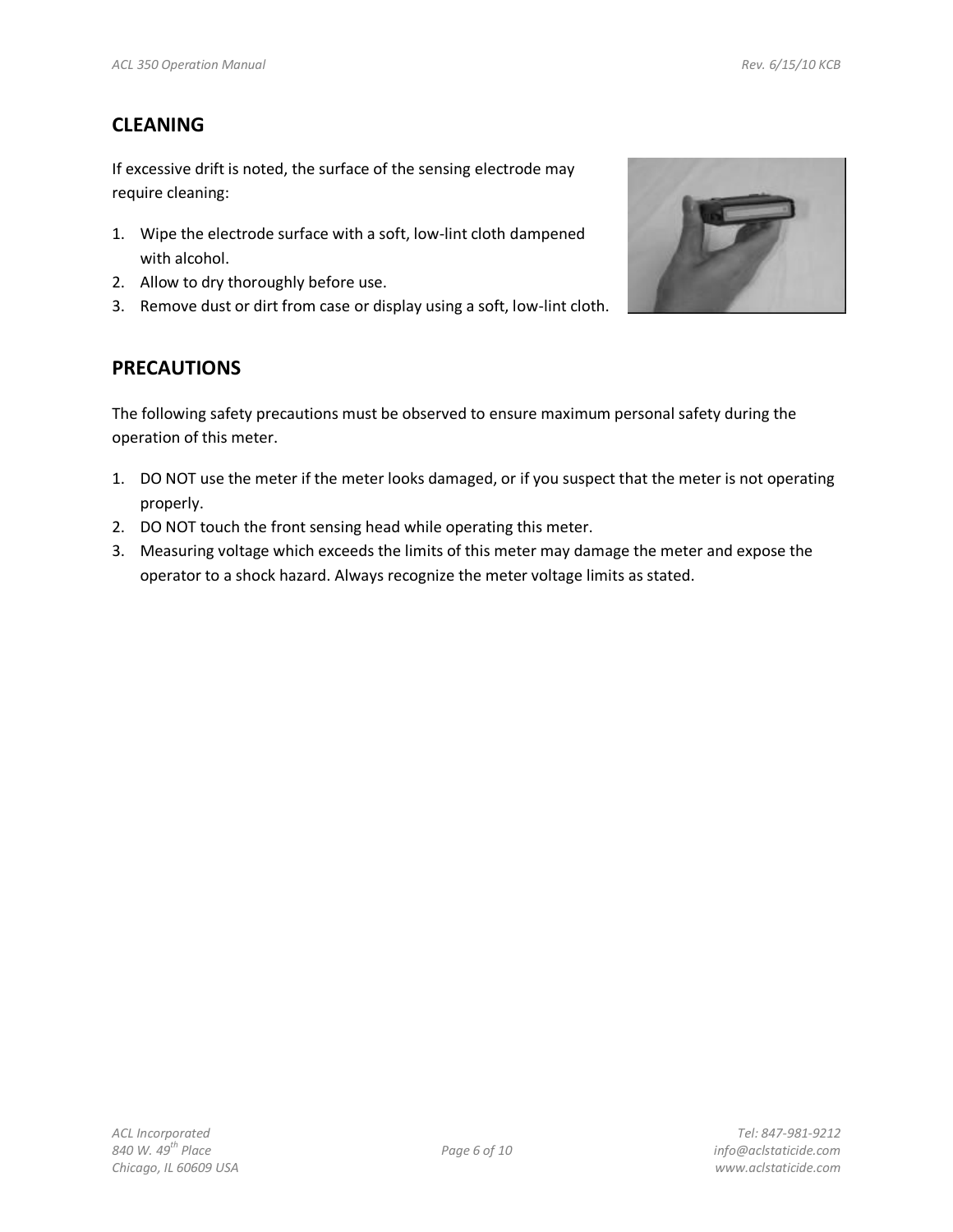## **SPECIFICATIONS**

| Readout:                                          | 3-1/2 digit LCD, automatically displaying measured voltage                                                                                                                  |  |  |
|---------------------------------------------------|-----------------------------------------------------------------------------------------------------------------------------------------------------------------------------|--|--|
| Polarity:                                         | Automatic, positive implied, negative polarity indication                                                                                                                   |  |  |
| Zero:                                             | Semi-automatic "Push to Zero" feature                                                                                                                                       |  |  |
| Response:                                         | Display updates three times per second                                                                                                                                      |  |  |
| Low Battery Indication:                           | "BAT" is displayed when voltage is too low for proper function                                                                                                              |  |  |
| Hold Indication:                                  | The "HOLD" indication appears on the LCD when in hold mode                                                                                                                  |  |  |
| Spacer:                                           | Retractable 1" spacer                                                                                                                                                       |  |  |
| <b>Measurement Ranges:</b><br>(See chart on p. 8) | @1 inch: 0-20,000 volts in 100 volt increments<br>@1/10 inch: 0-2,000 volts in 10 volt increments                                                                           |  |  |
| <b>Extended Ranges:</b><br>(See chart on p. 8)    | @ 4 inches: $\pm$ 40,000 volts (multiply reading x 2)<br>@ 6.5 inches: $\pm$ 60,000 volts (multiply reading x 3)<br>@ 8.5 inches: $\pm$ 80,000 volts (multiply reading x 4) |  |  |
| Overall Accuracy:                                 | Better than ± 10%                                                                                                                                                           |  |  |
| <b>Grounding Path:</b>                            | Through conductive case                                                                                                                                                     |  |  |
| Battery SavR™ Timeout:                            | After 90 seconds meter automatically shut off                                                                                                                               |  |  |
| Power:                                            | One (1) standard 9-volt battery, PROCELL, Eveready #1222<br>(NEDA 1604, JIS 006P, IEC 6F22)                                                                                 |  |  |
| <b>Battery Life:</b>                              | 200 hours typical                                                                                                                                                           |  |  |
| Dimensions:                                       | 4.2" x 2.4" x 0.9"                                                                                                                                                          |  |  |
| Weight:                                           | 5 oz. (142 g)                                                                                                                                                               |  |  |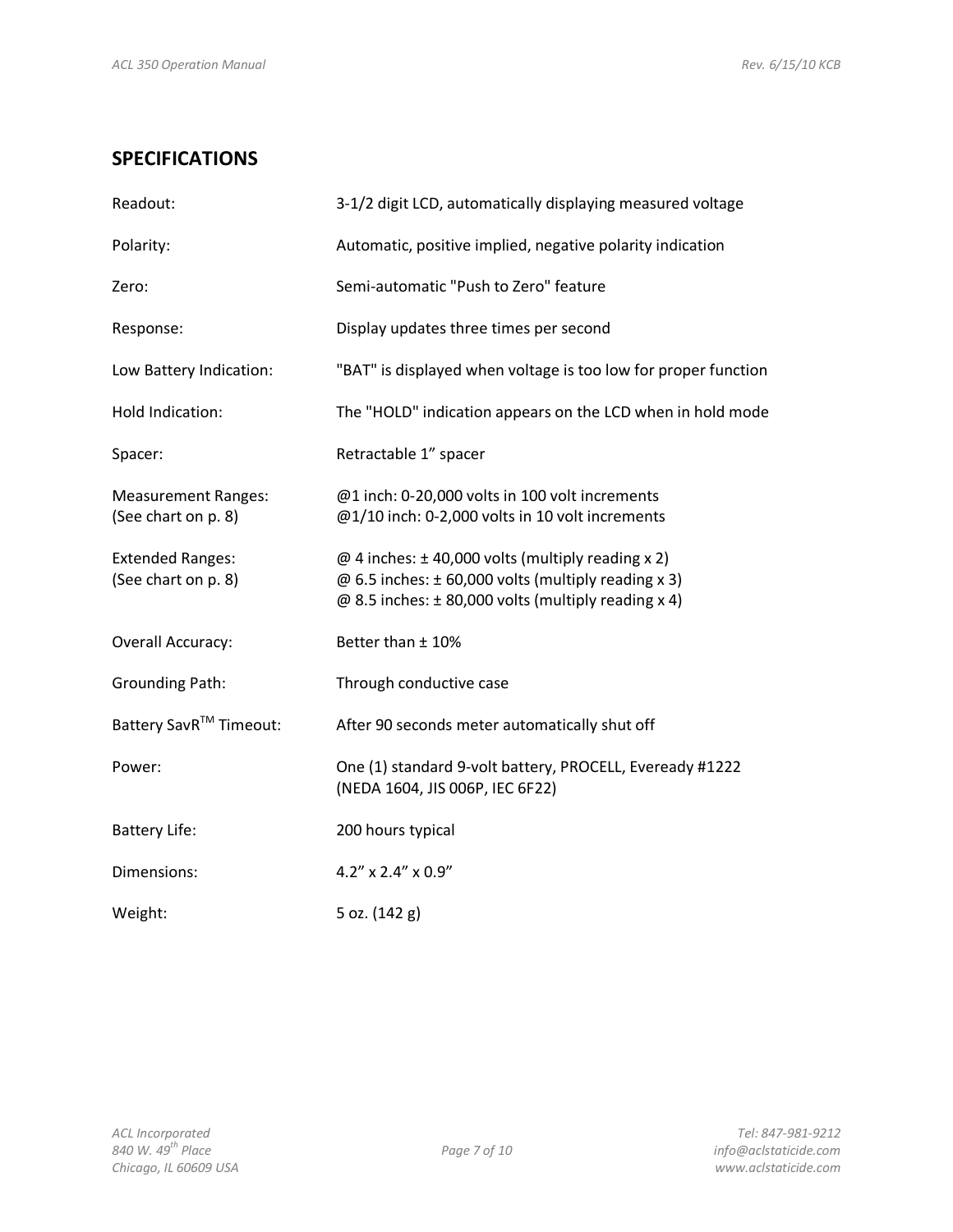## **DISTANCE CHART**

| <b>Distance</b> | <b>Reading</b> | <b>Multiply</b>   | <b>Volts</b>     |
|-----------------|----------------|-------------------|------------------|
| 1/10"           | 0.1            |                   | 10 <sub>V</sub>  |
|                 | 1.0            |                   | 100 <sub>v</sub> |
|                 | 10.0           |                   | 1,000v           |
|                 | 20.0           |                   | 2,000v           |
| $1$ "           | 0.1            |                   | 100 <sub>v</sub> |
|                 | 1.0            |                   | 1,000v           |
|                 | 10.0           |                   | 10,000v          |
|                 | 20.0           |                   | 20,000v          |
| 4"              | 0.1            | $2 \times 100v$   | 200 <sub>v</sub> |
|                 | 1.0            | $2 \times 1,000v$ | 2,000v           |
|                 | 10.0           | 2 x 10,000v       | 20,000v          |
|                 | 20.0           | 2 x 20,000v       | 40,000v          |
| 6.5"            | 0.1            | 3 x 100v          | 300 <sub>v</sub> |
|                 | 1.0            | $3 \times 1,000v$ | 3,000v           |
|                 | 10.0           | 3 x 10,000v       | 30,000v          |
|                 | 20.0           | 3 x 20,000v       | 60,000v          |
| 8.5"            | 0.1            | 4 x 100v          | 400 <sub>v</sub> |
|                 | 1.0            | 4 x 1,000v        | 4,000v           |
|                 | 10.0           | 4 x 10,000v       | 40,000v          |
|                 | 20.0           | 4 x 20,000v       | 80,000v          |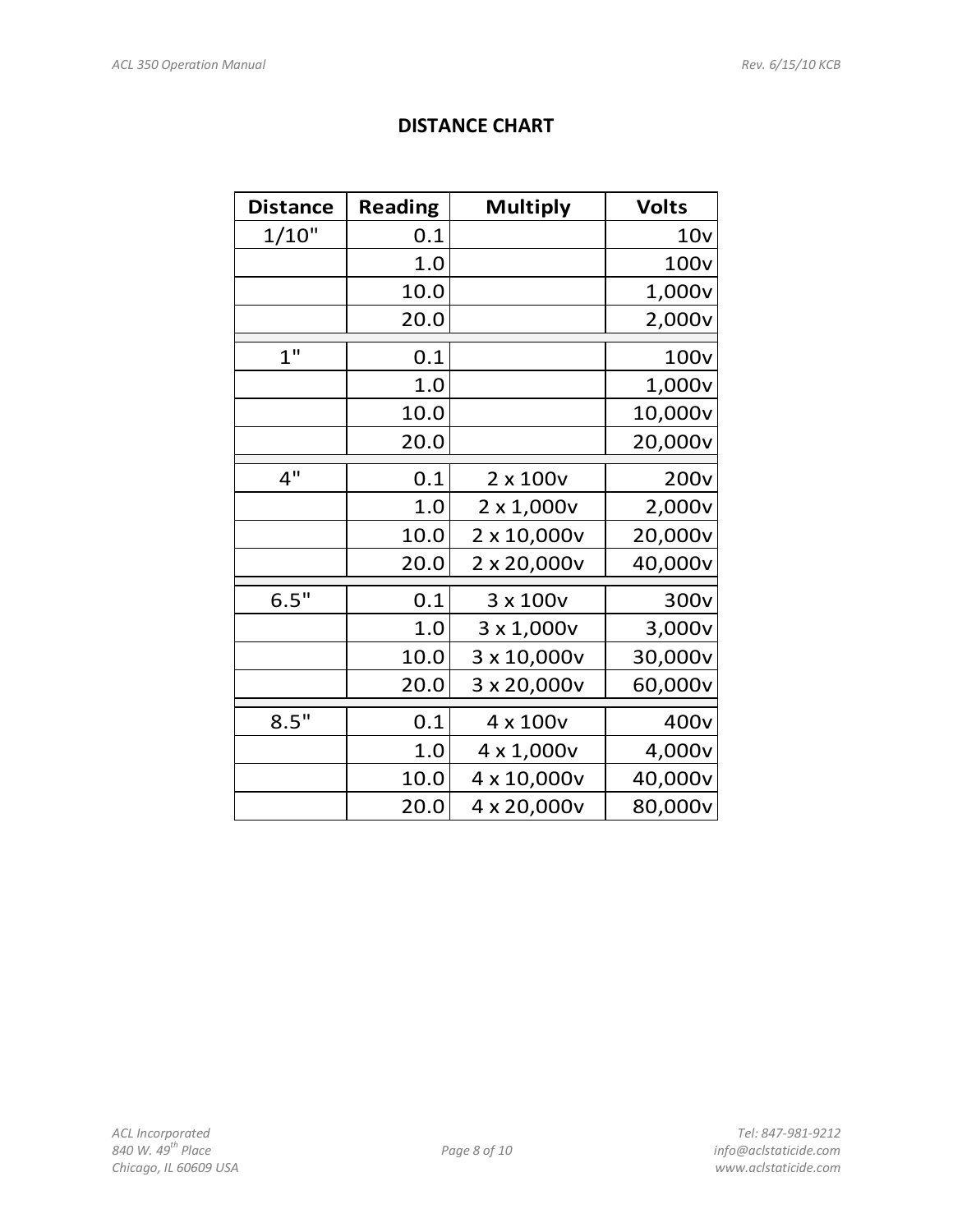# **ACL 350 CALIBRATION INSTRUCTIONS**

#### **EQUIPMENT REQUIRED**

- 1. ETS 810 High Voltage(0-10 kV) Power Supply
- 2. Simco EA-2 Charge Plate Monitor (6"x6" plate) or Prostat CPM-760 6" Plate
- 3. Floating Power Supply Tenma 0-30 volt DC Maximum
- 4. Laboratory Test Fixture with Instrumented Clamp Holder
- 5. Personnel Grounds Tested

#### **TEST PROCEDURE:**

- 1. Attach the ETS 810 Power Supply to the EA-2 6-inch plate using the high voltage-lead provided.
- 2. Place the ACL 350 instrument into the test fixture clamp
	- A. The instrument sensor should be exactly 1 inch away from the 6-inch plate
	- B. The ACL 350 should be 6 inches above the calibration table
- 3. Adjust the floating power supply to approximately 9.2V DC
- 4. Turn on the ACL 350 by pressing the power button

NOTE: The ACL 350 has a built in time out function, approximately 60 seconds. After the power switch is pushed, the unit will turn itself off in 60 seconds. Before each test reading, push the power switch to reset the time out function. Before each test, reading the ACL 350 must be re-zeroed to ground. Ground the CPM target plate and push the ground button twice to obtain a zero display.

- 5. Ramp up the ETS 810 Power Supply Voltage to positive (+) 1KV. This voltage is being applied to the 6-inch plate through the high-voltage cable.
- 6. Observe that the instrument measurement being displayed is plus or minus 5% of the applied voltage (+1KV +/-5%).
- 7. If so, document the measurement in the correct spot on the calibration sheet.
- 8. If not, unit is out of calibration and needs to be returned for sensor replacement.
- 9. Turn ETS Power supply off.
- 10. Push the power button to reset the 60 second time out function on the ACL 350 and re-zero as noted before.
- 11. Ramp up the ETS Power Supply Voltage to negative (-) 1KV. This voltage is being applied to the 6 inch plate.
- 12. Observe that the instrument measurement being displayed is plus or minus 5% of the applied voltage (-1KV +/-5%).
- 13. If so, document the measurement in the correct spot on the calibration sheet.
- 14. If not, unit is out of calibration and needs to be returned for sensor replacement.
- 15. Turn ETS Power Supply off.
- 16. Push the power button to reset the 60 second time out function on the ACL 350 and re-zero as noted before.
- 17. Repeat steps No. 5 through No. 10 at +/-5KV.